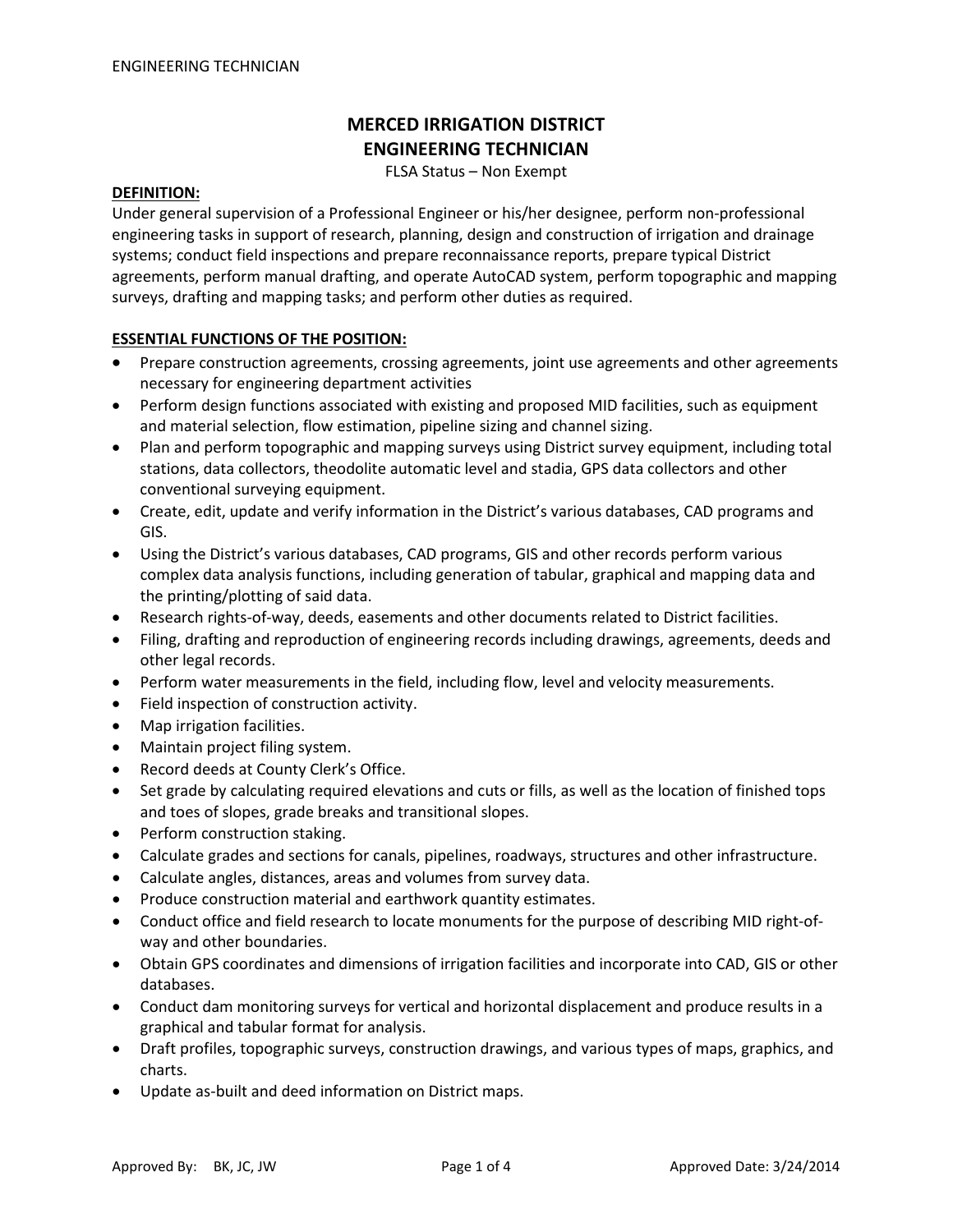- Review design drawings submitted by outside consultants.
- Verify actual field locations and dimensions of irrigation facilities, such as manholes, check structures and delivery gates.
- Evaluate parcels for stormwater discharge to District system.
- Maintain surveying and GPS equipment in proper calibration by standard procedures.
- Perform other duties as requested, directed or assigned.

# **QUALIFICATIONS:**

Any combination of experience and education that would prepare the candidate for the duties and responsibilities of the position is acceptable.

## **Education:**

• A typical way of obtaining the knowledge, skills and abilities outlined in this job description would be graduation from high school, preferably an AA Degree in related field. Some college level engineering and drafting course work highly desirable.

#### **Experience:**

• One (1) to three (3) years' experience executing comparable duties and responsibilities similar to those identified in this job description.

#### **Ability to:**

- Identify Section, Township and Range information on a map.
- Run Microsoft Windows ® programs on personal computers including, but not limited to, Works, Word, Excel, Access, etc.
- Review and prepare, either "manually", using AutoCAD or other electronic programs, simple engineering plans, drawings, maps, site plans, and sketches.
- Calculate angles and distances for engineering surveys.
- Calculate areas and volumes from field topography data.
- Read and interpret maps and public works engineering/construction drawings.
- Regularly use a telephone, cellular phone and radio for communications.
- Attend District-directed course work related to daily activities.
- Communicate clearly in writing and verbally.

## **Knowledge of:**

- Public Lands Legal Description System (Section, Township, Range) is a plus.
- Nature of District rights-of-way (easement, fee, prescriptive etc.) is a plus.
- Microsoft Windows ® based desktop computers and software.
- Agreements (construction agreements, joint use agreements, crossing agreements, etc.).
- AutoCAD as it relates to two-dimensional drawings and ability and desire to obtain proficiency.
- Basic algebra and trigonometry so as to enable individual to use algebraic expressions and trigonometric equations to solve basic engineering problems.
- Materials, methods, and tools involved in construction of irrigation facilities.
- GPS equipment or ability to learn.
- Geographic Information System Software (i.e., ESRI)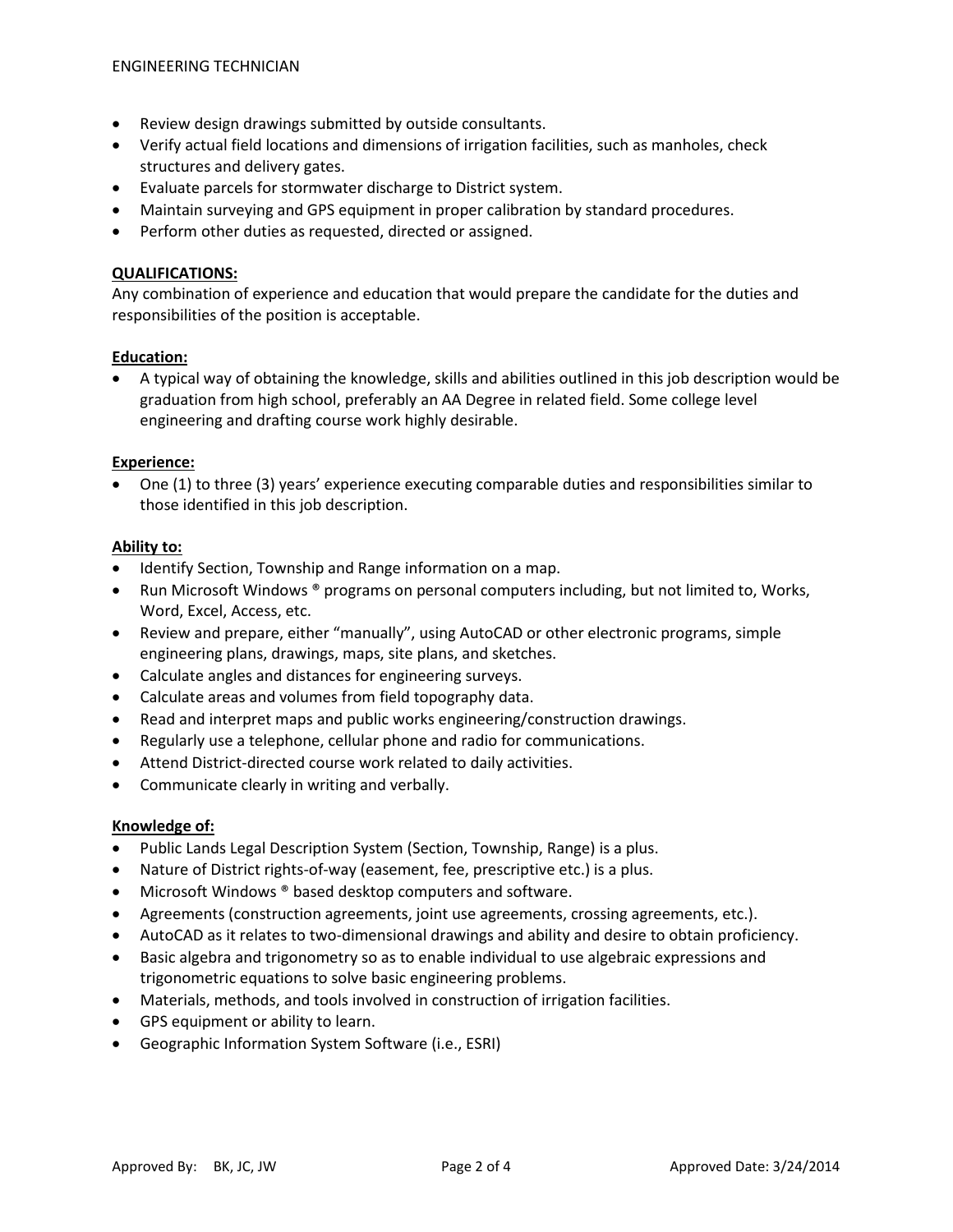# **Necessary Special Requirements:**

• A valid California Class C Driver License and the ability to maintain insurability under the District's vehicle insurance program.

## **ENVIRONMENTAL FACTORS:**

- Exposure to the sun: 10% or less work time spent outside a building and exposed to the sun.
- Irregular or extended work hours: Occasionally required to change working hours or work overtime.
- Work performed in an office environment

The mental and physical demands described here are representative of those that must be met by an employee to successfully perform the essential functions of this job. Reasonable accommodations may be made to enable individuals with disabilities to perform the essential functions:

# **ESSENTIAL MENTAL ABILITIES:**

- Exercise independent judgment.
- Self-directing and organized.
- Reason objectively.
- Assess, project and plan work activities on a daily and weekly basis.
- Interpret state/ federal/agency regulations.
- Document concisely, accurately and timely.
- Handle a variety of duties which may be interrupted or changed by immediate circumstances.

# **TYPICAL PHYSICAL DEMANDS:**

- Communicate orally and in writing with District management, co-workers, outside auditors, customers, and the public in face-to-face and one-on-one settings.
- Transport, set-up and removal of promotional equipment and materials at various public functions.
- Use of office equipment such as computer, copiers, scanners, and fax machines.
- Capable of negotiating stairways and uneven ground from time to time.

| Sitting:    | Remains in a seated position for up to eight (8) hours per day                                                 |
|-------------|----------------------------------------------------------------------------------------------------------------|
| Hands/Arms: | Operates computer for up to eight (8) hours per day                                                            |
| Lifting:    | Raises and lowers boxes and supplies up to twenty-five (25) pounds.                                            |
| Stooping:   | Bends body downward and forward by bending at the knees or waist                                               |
| Talking:    | Expresses ideas and shares information by means of spoken work in person and by<br>telephone.                  |
| Hearing:    | Hears well enough to receive communications in person and by telephone.                                        |
| Vision:     | Reads written and video messages for up to eight (8) hours per day.  Operate vehicles<br>and office equipment. |